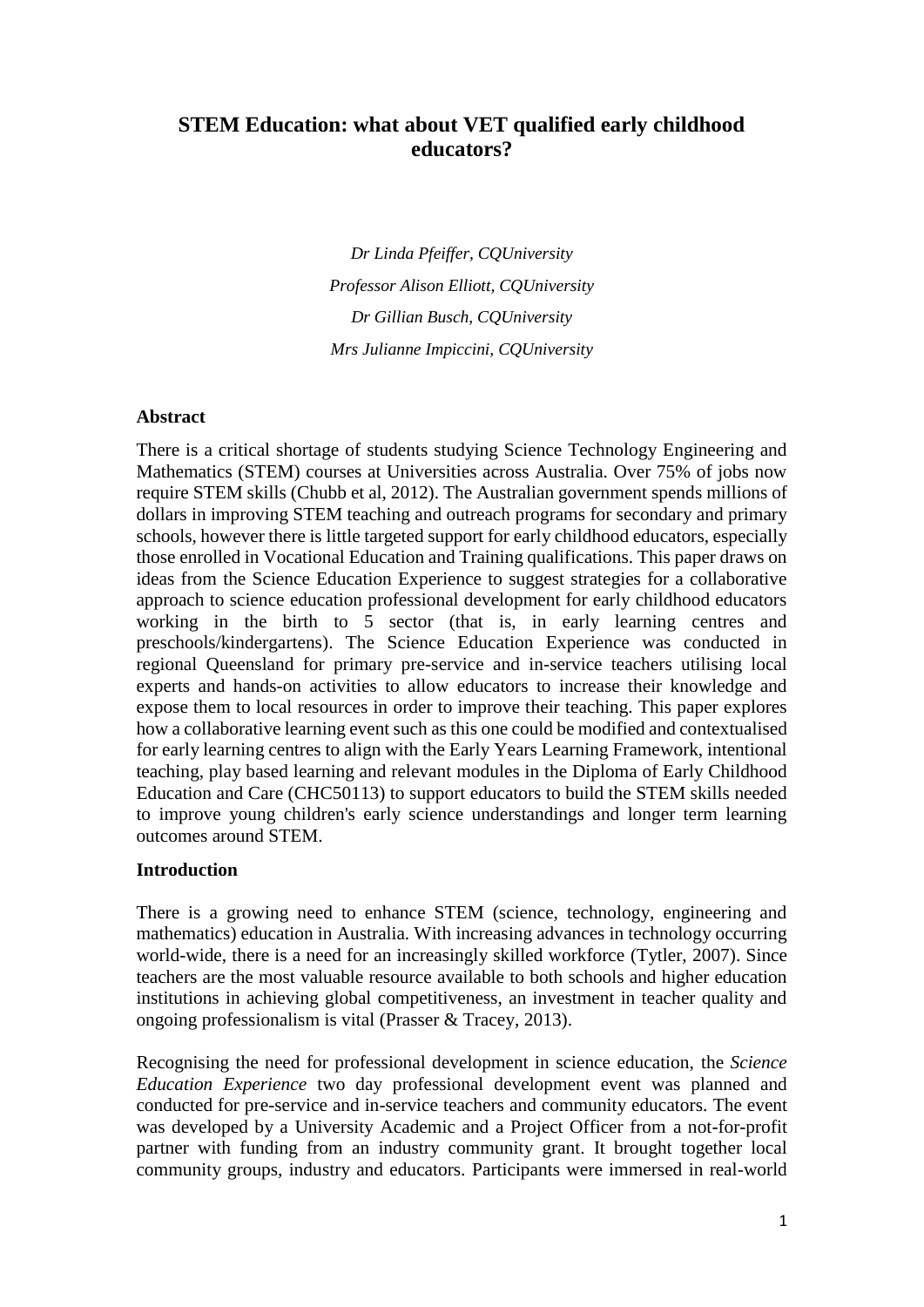science applications and were provided with first-hand experiences of how science is being enacted in everyday life.

Teachers need to be able to contextualise the science concepts being taught in the classroom and this unique professional development opportunity has provided educators with the opportunity to network and engage with science while also utilising technology, drama, industry tours, laboratory work and a trip to Quoin Island. Incorporating a wide range of curriculum areas was used to emphasise the integration of science (Venville et al, 2002) across the curriculum. The *Science Education Experience* event provided a possible solution to improving STEM education by bringing together communities, government and educators to provide support through a "lived experience" in the way science is being practiced.

At an early age all children have the capacity to observe, explore and discover the world around them (NRC, 2012). These are basic abilities for science learning that can and should be encouraged and supported among children in the earliest years of their lives (NSTA, 2014). The starting point for learning in science is observation, which leads on to sharing of ideas, experimentation and inquiry. "Learning science begins with babies looking around, gradually acquiring manipulative skills they can use for a definite action and then play." (Tunnicliffe, 2015, p. 3). The early years provide a foundation for learning science in the school years.

## **Background**

In May 2012, the Chief Scientist at the time, Professor Ian Chubb AC, released the report Mathematics, Engineering, and Science in the National Interest. The report recognised that over the past 20 years, Australia has experienced a decline in the proportion of students taking advanced STEM subjects in year 12 and a downward trend in the proportion of university students enrolled in maths, science and engineering courses (Chubb et al, 2012).

The Australian Maths and Science Partnership Program (AMSPP) was announced in the Federal Government's 2012 Budget as part of a broad package of measures to address this trend. The Department of Industry, Innovation, Climate Change, Science, Research and Tertiary Education (DIISCRTE) announced funding for grants to help improve student's engagement in maths and science courses, through partnership between universities, schools and other relevant organisations.

As part of this Australian government initiative, five collaborative projects were funded with an aim to build the confidence, capacity, knowledge base and teaching skills of classroom teachers to deliver maths and science subjects to primary and junior secondary school students. All of these projects are aiming to harness science experts' skills, knowledge and understandings by bringing together science experts with educators in a collaborative approach to improve the teaching of pre-service teachers. While some of these projects have a focus on primary education none of the projects involve the early childhood sector. The exclusion of funding for improving the science components for early childhood educators while undertaking training including the CHC50013 course Diploma in Early Childhood Education and Care indicates an apparent lack of importance placed on the early childhood sector by the Australian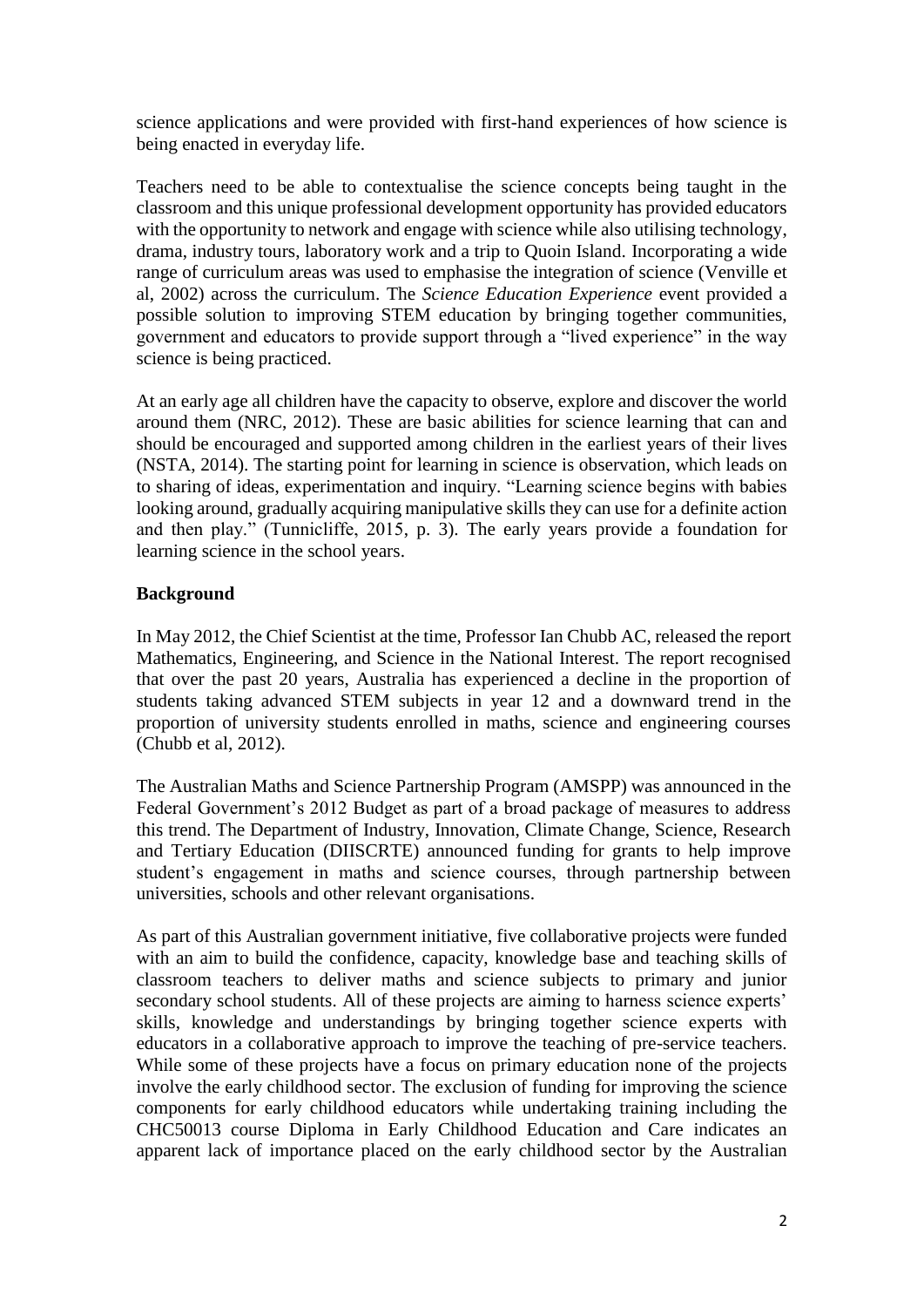government. The early childhood sector needs to be included in funding to improve STEM education.

The Advancing Education Agenda is an action plan for education in Queensland. The reforms to education over the past few years have provided greater access to kindergarten, a full-time Prep year, and the process of transitioning Year 7 into high school. The latest Advancing Education Agenda for 2016 has an area titled *A skilled and capable workforce* in which the action plan states "We will improve the quality of early childhood services by implementing a contemporary early childhood Workforce Action Plan to lift capacity and capability" (Department of Education and Training, 2015, p. 8). Under *Investing in schools*, the action plan states a priority focus on STEM. Those strategies specifically relevant to the early childhood sector include improving *teacher readiness* in STEM and also promoting active partnerships with business, industry and universities.

In addition to the Queensland State Government's Advancing Education Agenda, the Federal Government recently announced the National Innovation and Science Agenda (NISA) which aims to *inspire all Australians—from preschoolers to the broader community—to engage with STEM in society*. There are four key pillars:

- 1. Culture and capital,
- 2. Collaboration,
- 3. Talent and skills,
- 4. Government as an exemplar.

Under the *talent and skills* pillar, there will be funding for professional development for teachers and specialised programs to bring STEM experts into classrooms. Almost \$65 million has been allocated for ten initiatives under the *Inspiring all Australians in Digital Literacy and STEM* measure as part of this Federal Agenda. The aim of these ten initiatives is to increase the participation of Australian children and young people in Science Technology Engineering Mathematics (STEM) and improve their digital literacy. This Agenda includes opportunities *for children to participate and engage in early childhood, primary and secondary school settings* (Australian Government, 2015).

Under the NISA Agenda, STEM engagement in the early years comprises of three initiatives. Firstly, \$4 million to expand the Little Scientists program which aims at engaging young children in fun experiments and other activities, a further \$4 million to expand and improve the existing program, Let's Count, which is designed to engage parents and their children in the early concepts of mathematics, and finally \$6 million to develop and disseminate a series of play based apps called Early Learning STEM Australia (ELSA). These apps will foster an interest and appreciation for science and mathematics among young children and their carers (Australian Government, 2015).

The *Science Education Experience* event was developed based on research indicating that teachers are lacking confidence to teach science (Bursal & Paznokas, 2006; Kidman, 2012). Educators from around Queensland came to CQUniversity Gladstone Marina Campus in August 2015 for a hands-on weekend to help them bring science to life. The CQUniversity *Science Education Experience* event was held in National Science Week. It was a professional development event presenting a unique opportunity for capacity building and was organised by CQUniversity and Fitzroy Basin Association through funding from the Australian Government's National Landcare Programme and Queensland Gas Company (QGC) community grant.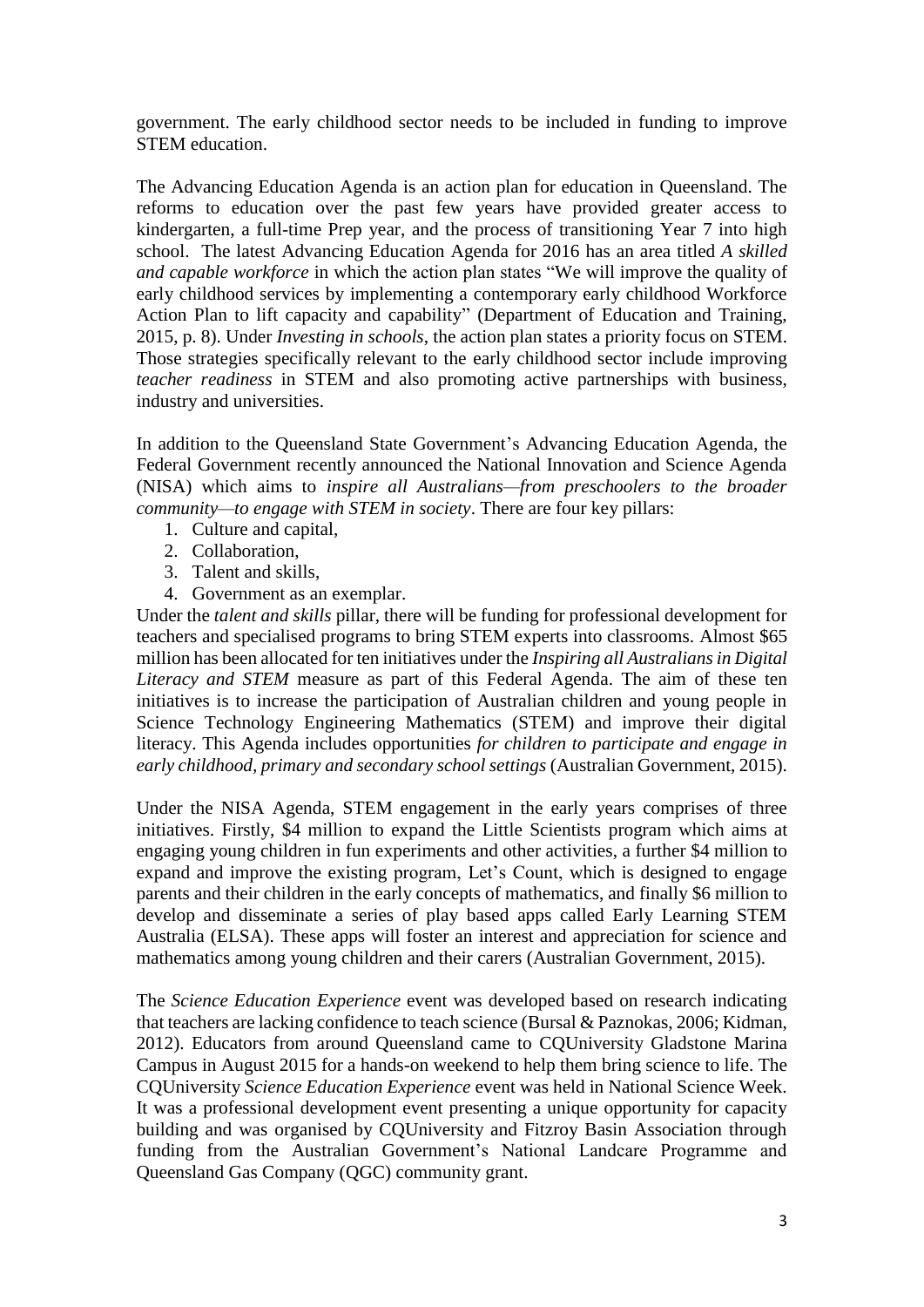There were rotational activities over two days with the second day being held at Quoin Island. The activities included water quality testing in the laboratory, a guided industry bus tour, a Botanic Gardens visit, and a networking event with guest speaker Ranger Stacy Thomson from Totally Wild. The two-day experience also included participation in a "Mangrove Drama" performance to provide dramatic inspiration, a boat trip and tour of Quoin Island's Turtle Rehabilitation Centre, a Catchment Story interactive presentation, bio-condition monitoring of the mangrove landscape, a marine debris clean-up and analysis of data collected and also a presentation by Reef Guardians. The interactive sessions included links to the Australian Curriculum. This could be modified to provide links to the Early Years Learning Framework (EYLF) for early childhood educators and also to the modules in the CHC50113 (Diploma of Early Childhood Education and Care) curriculum for educators who are working in early childhood centres and kindergarten/preschools and enrolled in a distance education mode. The EYLF and the quality assurance focus in early childhood centres highlights the importance of sustainability that can also be interpreted as being around environmental science.

The Early Years Learning Framework includes Vision and Principles as well as Practices. The vision and principles set the stage for educators' programing decisions and children's learning. These are divided into three main areas - belonging, being and becoming. Under 'being', children are to seek and make meaning of the world (Department of Education, Employment and Workplace Relations, 2009). Early childhood educators provide opportunities for children to develop socially, emotionally, physically and cognitively. There is a balance between intentional teaching and play based learning which allows a holistic approach to learning.

Intentional teaching involves guidance from the educator in the form of questioning and providing resources.

"Intentional teaching is deliberate, purposeful and thoughtful. Educators who engage in intentional teaching recognise that learning occurs in social contexts and that interactions and conversations are vitally important for learning. They actively promote children's learning through worthwhile and challenging experiences and interactions that foster high-level thinking skills. They use strategies such as modelling and demonstrating, open questioning, speculating, explaining, engaging in shared thinking and problem solving to extend children's thinking and learning." (DEEWR, 2009, p.15)

Kilderry (2015) sites Epstein who maintains that intentional teaching is "not happening by chance ... it is through planful, thoughtful and purposeful actions and it is teachers recognising opportunities for the child to learn". Intentional teaching includes more than imparting skills and knowledge to children. Intentional teaching involves decision making, intentionally planning and also creating supportive learning environments (Kilderry, 2015).

To create learning environments conducive to STEM skill development for children there needs to be the appropriate skill development and understandings of the scientific process for educators. The three initiatives under the Federal Agenda for early childhood involve educators providing engaging experiments, mathematics activities and using apps. Early childhood educators need to have access to support in developing their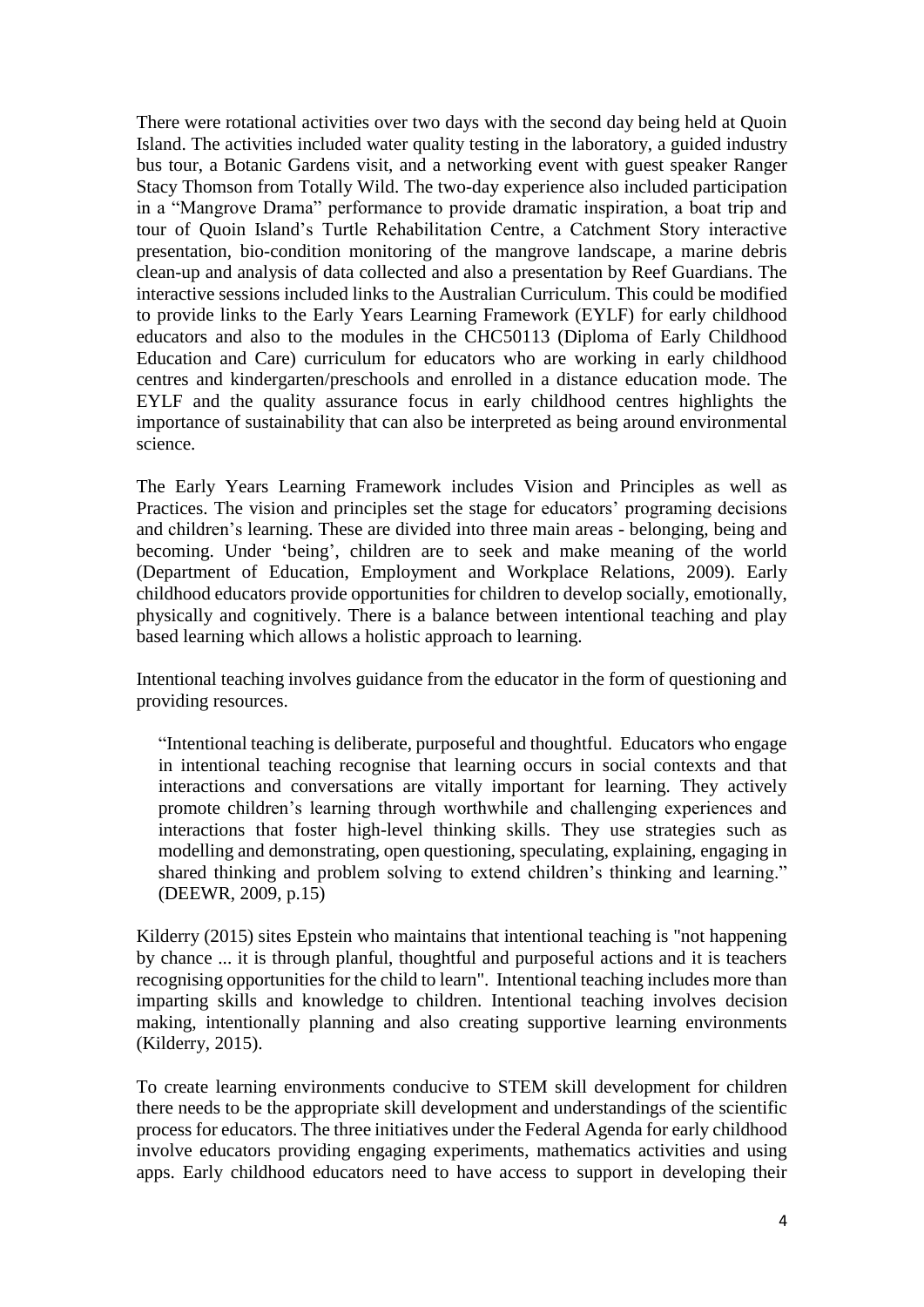understandings of these STEM areas either with Professional Development experiences or by collaborating with experts in these areas.

Learning through play provides opportunities for children to learn as they discover, create, improvise and imagine. Play provides a supportive environment where children can ask questions, solve problems and engage in critical thinking.

Early childhood educators engage in shared conversations with children to extend their thinking and they create learning environments that encourage children to explore, solve problems, create and construct (DEEWR, 2009, p. 15).

The educator can move in and out of intentional teaching and being responsive to the children especially when fostering critical thinking. Problem-based learning is embedded in all content areas of the EYLF and educators needs to have adequate problem solving skills themselves in order to be able to guide the children to become confident and involved learners. As can be seen in Figure 1, the EYLF specifies that children develop a range of skills including inquiry, experimentation and investigating. The educator needs to be confident in these science skills in order to be effective in facilitating both play based learning and intentional teaching.

### **OUTCOME 4: CHILDREN ARE CONFIDENT AND INVOLVED LEARNERS**

Children develop a range of skills and processes such as problem solving, inquiry, experimentation, hypothesising, researching and investigating

#### This is evident, for example. when children:

- apply a wide variety of thinking strategies to engage with situations and solve problems, and adapt these strategies to new situations
- create and use representation to organise. record and communicate mathematical ideas and concents
- make predictions and generalisations about their daily activities, aspects of the natural world and environments, using patterns they generate or identify and communicate these using mathematical language and symbols
- explore their environment
- · manipulate objects and experiment with cause and effect, trial and error, and motion
- contribute constructively to mathematical discussions and arguments
- use reflective thinking to consider why things happen and what can be learnt from these experiences

#### Educators promote this learning. for example, when they:

- · plan learning environments with appropriate levels of challenge where children are encouraged to explore. experiment and take appropriate risks in their learning
- recognise mathematical understandings that children bring to learning and build on these in ways that are relevant to each child
- provide babies and toddlers with resources that offer challenge, intrigue and surprise, support their investigations and share their enjoyment
- · provide experiences that encourage children to investigate and solve problems
- encourage children to use language to describe and explain their ideas
- provide opportunities for involvement in experiences that support the investigation of ideas, complex concepts and thinking, reasoning and hypothesising
- · encourage children to make their ideas and theories visible to others
- · model mathematical and scientific language and language associated with the arts
- join in children's play and model reasoning, predicting and reflecting processes and language
- intentionally scaffold children's understandings
- listen carefully to children's attempts to hypothesise and expand on their thinking through conversation and questioning

**Figure 1: Science Skills. Source: EYLF (DEEWR, 2009).**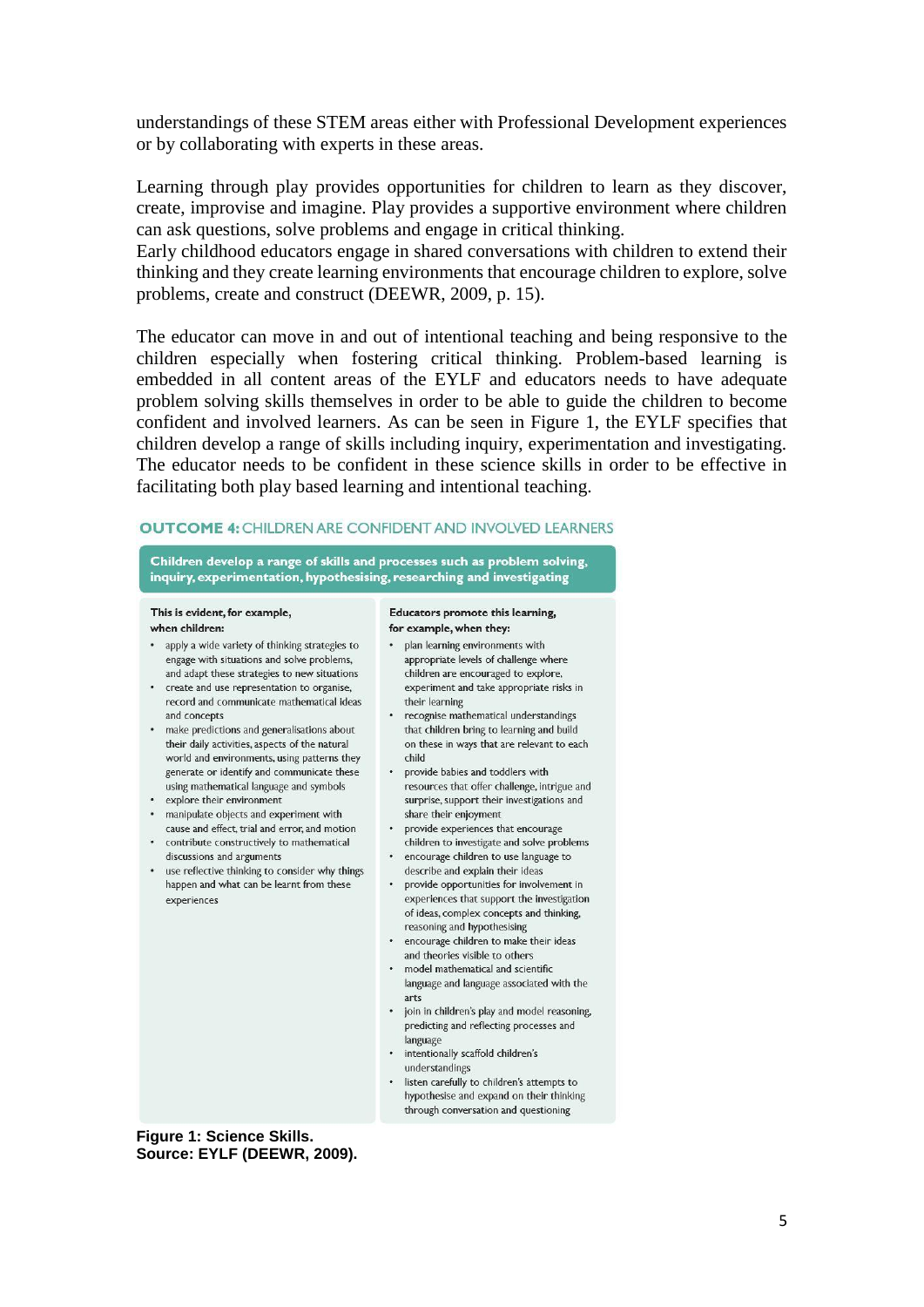The pedagogical suggestions in the EYLF promotes both play based learning and intentional teaching. Educators need to have the confidence and competence to effectively foster natural play and inquiry. Educators need to be prepared in order to create challenging learning environments for the children and as such there needs to be an increase in STEM support for early childhood educators.

Across Australia, most early childhood educators who are undertaking VET qualifications such as the Certificate III or the Diploma in Early Childhood Education and Care are enrolled externally and are already employed in an early learning centre or kindergarten/preschool. At CQUniversity Gladstone alone close to 200 of the 220 students enrolled in these courses are working in the industry. Not surprisingly, these employees have limited opportunities to interact with local STEM experts as they are, typically, working full-time and replacing a staff member who is undertaking professional development is sometimes difficult in regional areas. It is more difficult for these employees to access opportunities such as the *Science Education Experience*, although this was conducted over a weekend.

Within the Diploma in Early Childhood Education and Care (CHC50113) the unit CHCECE017 *foster the holistic development of the child in early childhood* covers the basic concepts such as teaching about grouping, colours and shape. There could be opportunity within this unit to further develop the STEM skills of the educator by giving them a task which involves finding and interviewing a local expert to increase their own STEM knowledge and understanding.

In early childhood education learning is primarily guided by the child's interest within the broad framework of outcomes indicated in the EYLF. Educators need to be empowered with the appropriate language tools to foster natural play and inquiry confidently. For this reason, a centre located in Gladstone for example, has a pet turtle since most children will see turtles swimming in the oceans and creeks on the weekends. Educators at this Gladstone centre therefore would benefit from developing a knowledge base about the types of turtles in the area and their habitats. Developing this type of environmental awareness can be facilitated by an event such as the *Science Education Experience* in that it brings local experts to the centre either to upskill the educators and/or as a resource to enrich children's learning (intentional teaching). Local and regional concepts can be applied when the educator has sufficient knowledge and understanding and skills to facilitate the learning. For example, photos or videos (e.g. on YouTube) of turtles hatching during season can be used as a stimulus to promote local understandings. A map of Gladstone could be used which may lead to discussions on marine debris, sustainability, indigenisation and so on. Educators may have increased confidence to foster the inquiry and questions from children when they have been informed by local Elders and scientists or community organisations.

Since science is a part of everyday life, local contexts can be applied to any centre. The example above uses turtles for Gladstone but since many centres have outdoor areas there is a possibility to include plants, developing vegetable gardens, pets such as fish or chickens, worm farms, solar powered "toys", fountains, sand pits, wheels and so on as contexts. The scientific concepts involved range from simple to complex and include physics within playground equipment and water, wheels and sand pit toys. In order to foster creative thinking and challenge children while they explore and learn about the world around them, early childhood educators need to be supported to think creatively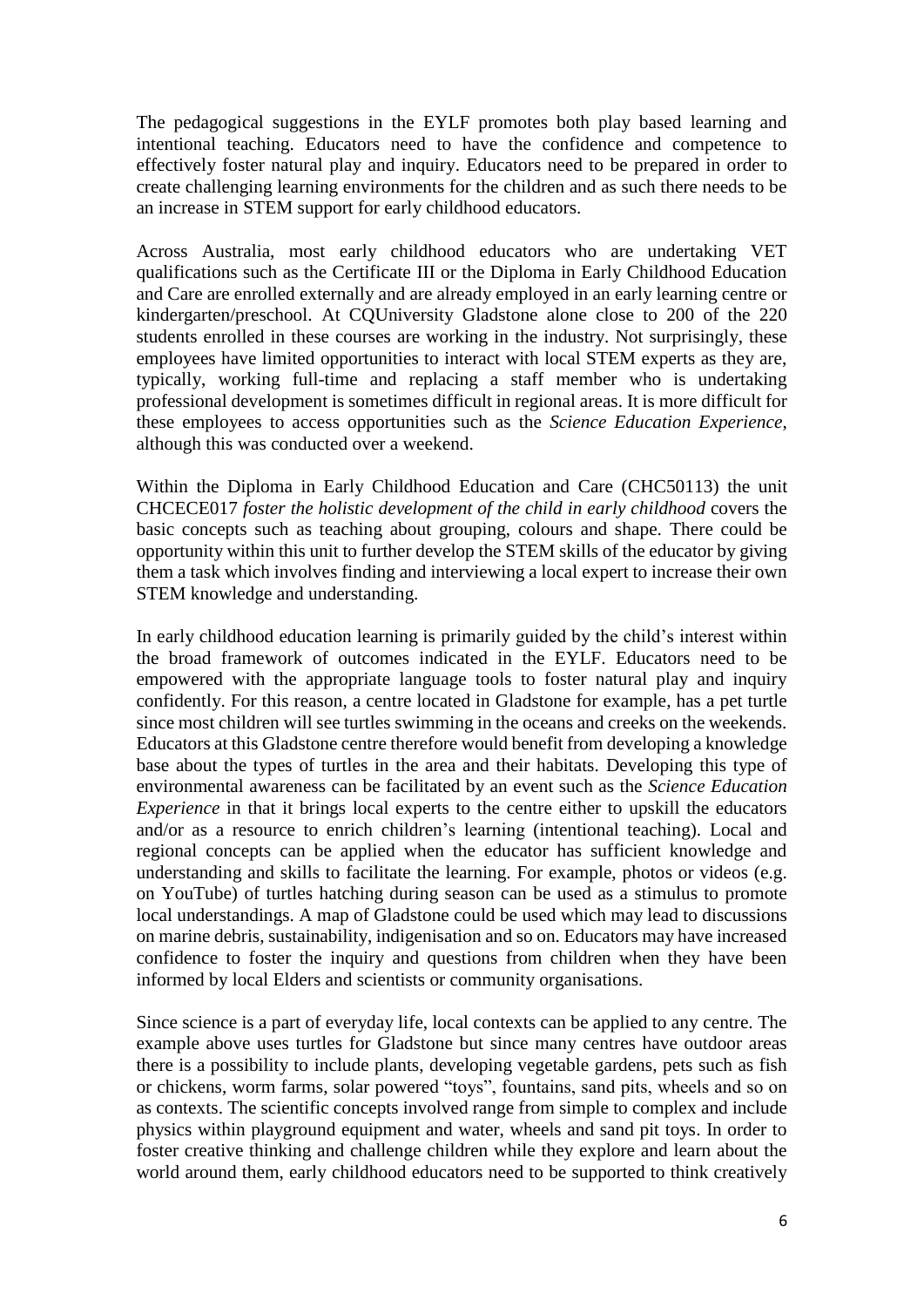and explore the local contexts available in their region with the resources available at local centres.

The use of local and regional experts can enhance the science understanding for educators (Lyons et al, 2006). The benefits of collaborative approaches such as networking and professional development within early childhood settings have been documented (Howitt, 2010). Practical opportunities for early childhood educators who are studying early childhood education and care qualifications through VET pathways to collaborate with local experts in an organised event such as the *Science Education Experience* would provide valuable, enriching experiences to bring science to life opportunities that most do not receive since they are studying by distance and working full time.

In summary, the *Science Education Experience* event brought pre-service and in-service educators to the "real world" science in collaboration with local experts. Local STEM experts such as conservationists, vets, researchers, engineers and digital media experts should be included in the activities or assessments as part of the CHC50113 diploma as a way of improving the STEM skills of the educators and also increasing their network opportunities locally.

This "enhancement" in the form of professional development for educators studying and working in the sector could bring new knowledge and understanding as well as local guest experts into the centre for the rest of the staff and children to benefit from. The National Science Teachers Association (NSTA) in the United States recommends early childhood educators be provided with "professional development experiences that engage them in learning science principles in an interactive, hands-on approach, enabling them to teach science principles appropriately and knowledgeably" (NSTA, 2014, p. 4).

## **Research Question**

The *Science Education Experience* that was conducted in Gladstone in August 2015 included survey data collection to determine whether local educators were aware of local science experts available for use in planning. If this event was to be repeated or embedded as a STEM project for students enrolled in the Diploma in Early Childhood Education and Care, data could be collected to see whether educators found the collaboration and "enhancement" useful and whether there was any follow-up activity in the form of increased guidance for the children, intentional teaching in the particular STEM area of the project or expert visits to the centre or kindergarten/preschool.

### **Findings and discussion from the Science Education Experience event**

The *Science Education Experience* involved 48 participants. Of those who completed the surveys (n=47), there were 39 females and 8 males. The 47 participants included 35 teachers, 10 pre-service teachers and 2 others (such as a guide leader).

The 10 pre-service teachers included 6 primary, 1 secondary and 3 early childhood students. The 35 teachers included 12 from a 7-12 school, 9 from a P-6 school and 14 others. The 14 others included 1 from a kindergarten and 3 from a special education context.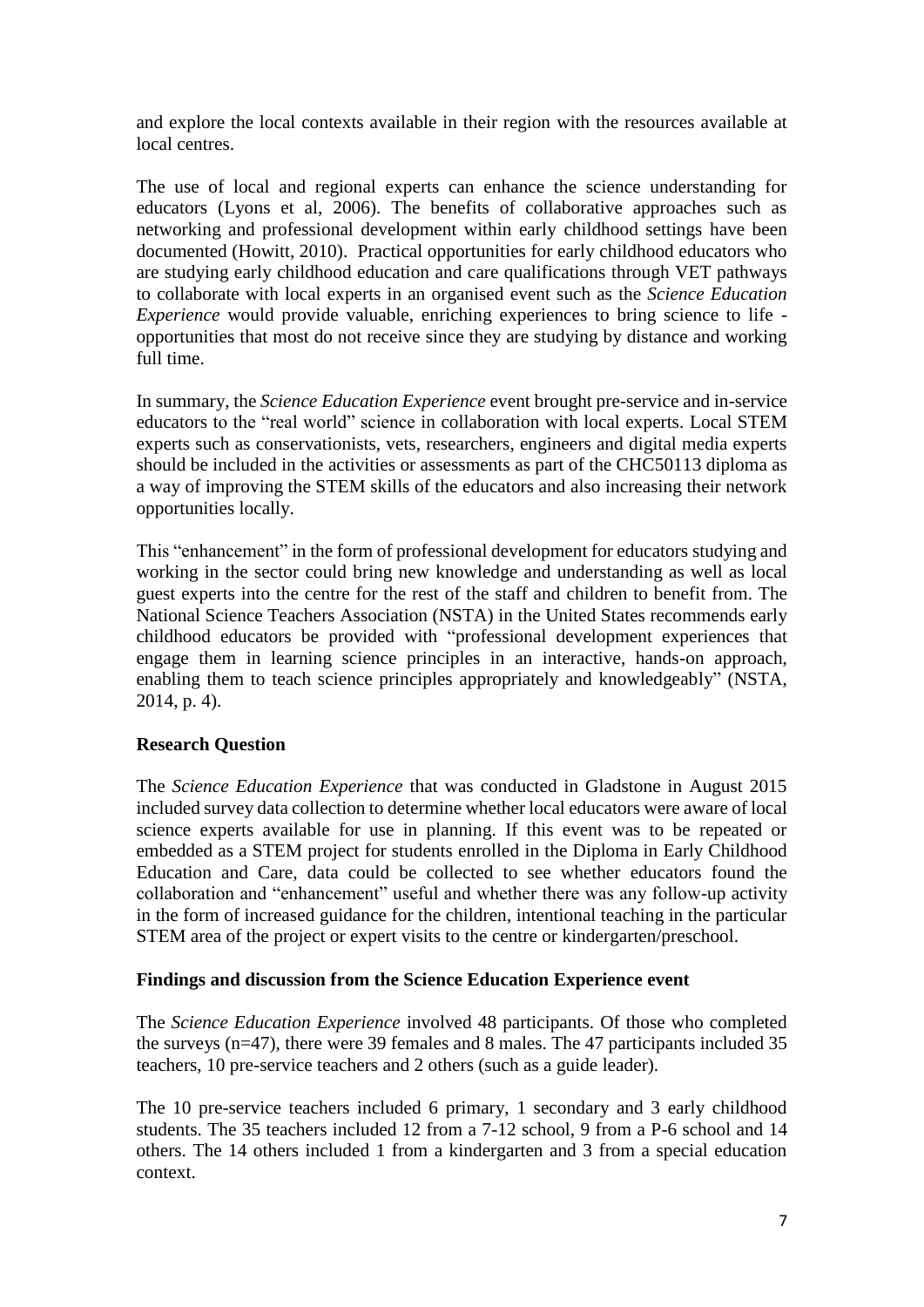| <b>Response</b>                     | Count $(n=44)$ | <b>Percent</b> |
|-------------------------------------|----------------|----------------|
| Gain ideas for teaching             | 36             | 82             |
| <b>Increase science content</b>     | 29             | 66             |
| knowledge                           |                |                |
| <b>Environmental knowledge</b>      | 27             | 61             |
| <b>Visit Quoin Island</b>           | 27             | 61             |
| <b>Network with other educators</b> | 20             | 46             |

**Table 1: Reasons for attending (top 5) Respondents could choose more than one response**

This was a weekend event with 15 hours credited towards professional development for teacher registration yet only 32% (n=14) selected *Increase PD (professional development) hours* as a reason for attending. *Increase local contacts* was higher than *Increase PD (professional development) hours* at 34% (n=15) indicating the importance that participants place on increasing local contacts.

### **Table 2: Changes pre and post to understanding of local resources available**

| <b>Pre</b>                   | Post                                                                                 |  |
|------------------------------|--------------------------------------------------------------------------------------|--|
|                              | <b>I have a good understanding of</b> 2.86 I have a better understanding of the 4.39 |  |
| the types of local resources | types of local resources available                                                   |  |
| available to assist me with  | to assist me with planning                                                           |  |
| <i>planning</i>              |                                                                                      |  |

There was a significant change in responses of participants to the understanding of the types of local resources available to educators. This indicates that the educators who attended the event were not aware of local science experts available for use in planning. There is a vast array of local organisations that have developed resources for early childhood, primary and secondary students that educators can use in their planning. The *Science Education Experience* event brought together some of these underutilised resources as a small step to improve the understanding for educators of the benefits of collaborating with experts which provides great opportunities to learn as well as saving time in planning.

## **Conclusion**

The *Science Education Experience* was a successful event. The presenters of this particular event could be utilised to run a similar event in Gladstone specifically for early childhood educators. The Rio Tinto Here for Childcare funded initiative could be one avenue for funding an early childhood science event and providing access to local environmental experts for early childhood educators. While the *Science Education Experience* event had an environmental science and chemistry theme, future events that would be useful to the early childhood sector could include digital media training in preparation for the government's development of the series of play based apps (ELSA).

In terms of the VET sector, embedding a STEM project into one of the units within the CHC50013 Diploma would provide a valuable opportunity for early childhood educators who are studying the VET pathway and working full time to experience science 'first hand' and interact and collaborate with experts.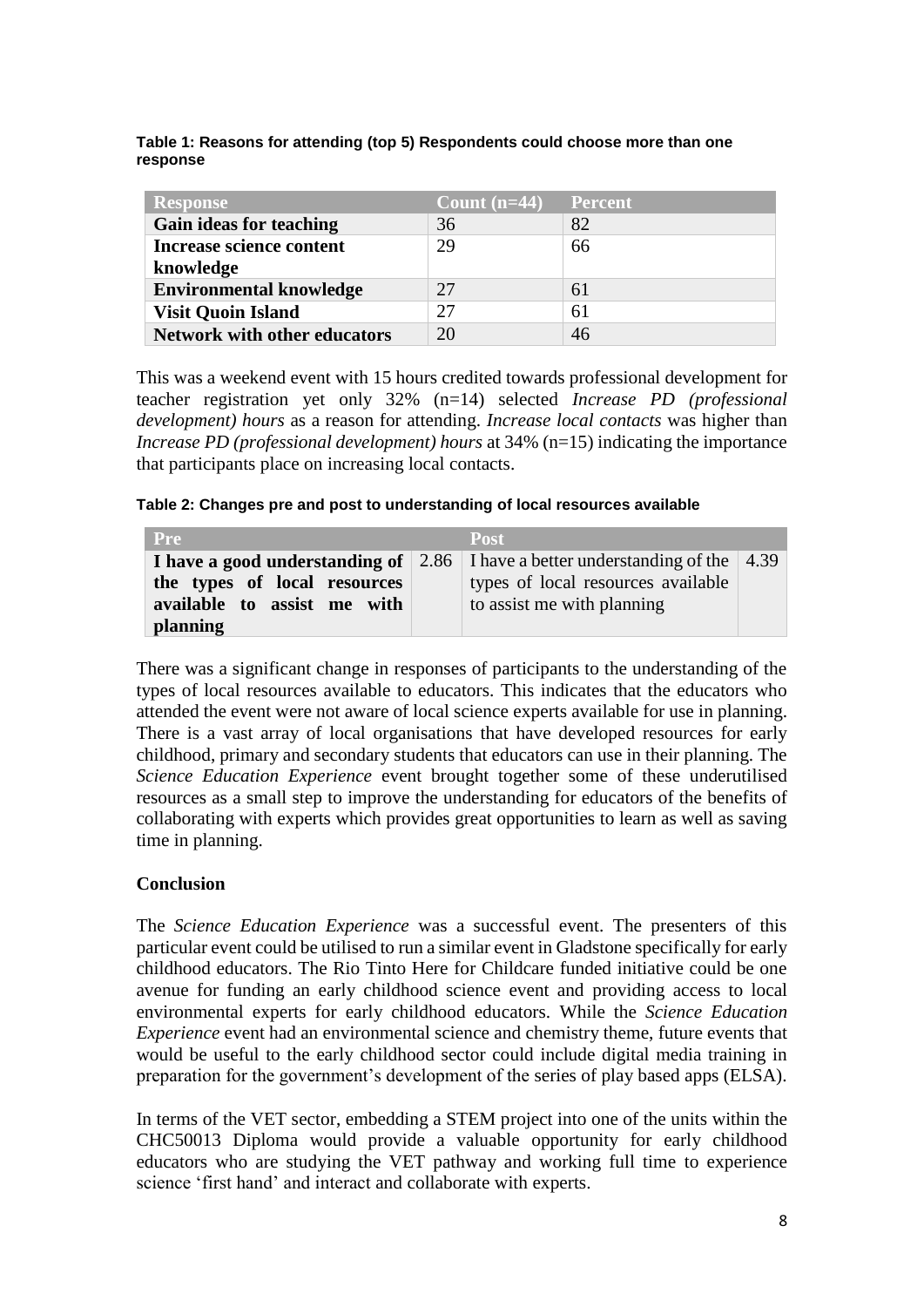The government priorities within the STEM space including for early childhood cannot be ignored and need to be embraced. At CQUniversity we have a unique opportunity to embed a STEM Project within our Certificate III and Diploma programs since we have science, technology, engineering and mathematics experts and educators within our University who could be utilised in the development of a STEM enrichment Project but who could also be utilised as visitors to our students within their workplaces (centres and kindergartens/preschools). The option of a STEM Project embedded in the courses identifies a potential real solution to improving the future of STEM education within the early childhood VET sector.

Investments by the Australian government in STEM education need to include the early childhood sector. Early childhood provides the foundation for learning. Early childhood educators need support to improve STEM skills. There needs to be a collaborative approach between STEM specialists, local organisations, industry, universities, government and the community to incorporate professional development events like the Science Education Experience into local regions and into the Education VET Courses.

Although this final quote is from the Queensland Government, it certainly applies to Australia as a whole:

*Partnering with universities, business and industry is important to make sure our teachers and students are connected to cutting edge developments. Strengthening these relationships will see students engaged with the rich world of the STEM community and inspired to be the creators of Queensland's future* (Department of Education and Training, 2015 p.9)